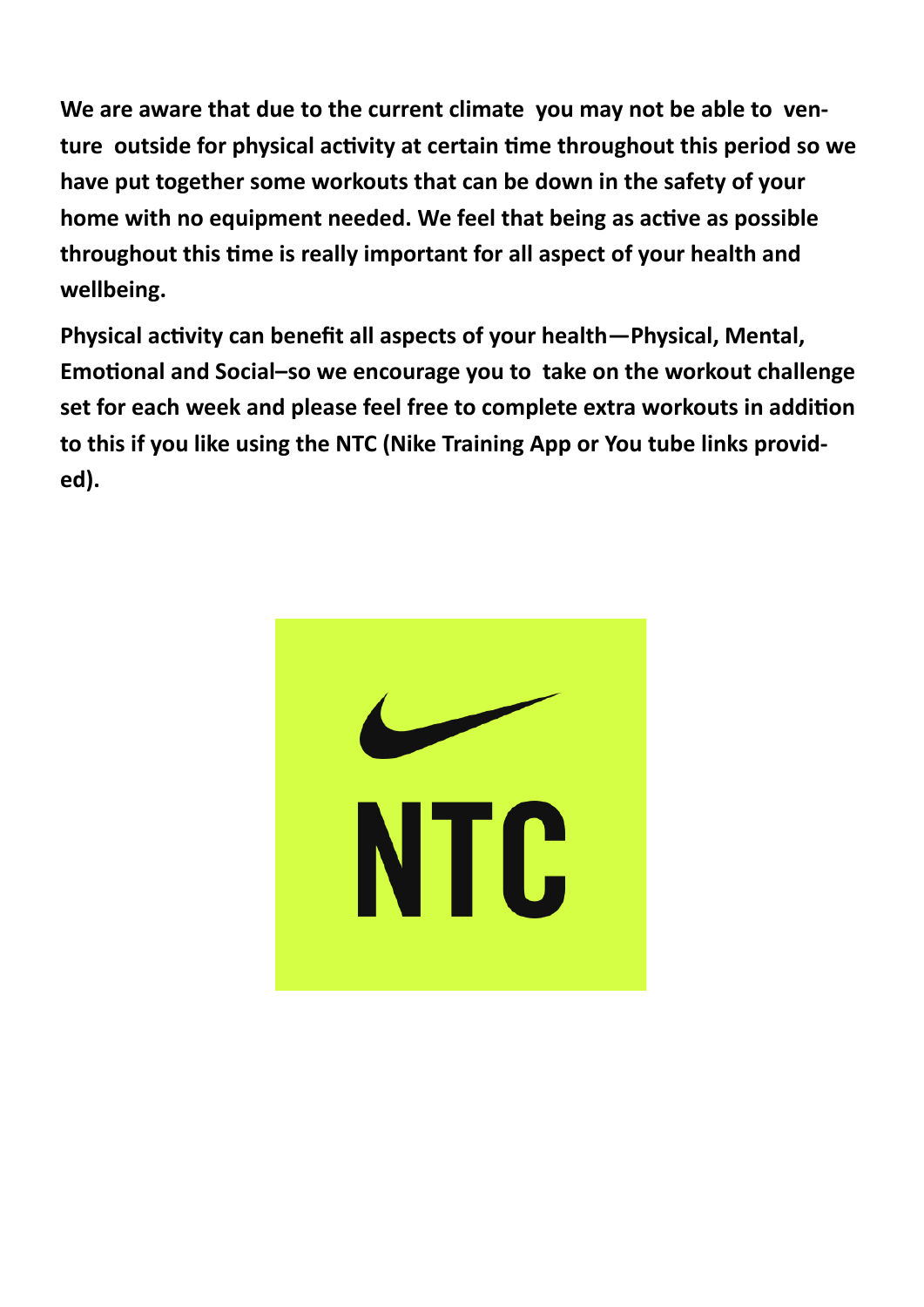

|                        | <b>Physical Activity Task</b>                                                                                                                                                                                                                                                   |                                         |
|------------------------|---------------------------------------------------------------------------------------------------------------------------------------------------------------------------------------------------------------------------------------------------------------------------------|-----------------------------------------|
| Week<br>$\mathbf{1}$   | <b>Nike Training:</b><br><b>Engine Fire-16mins</b><br>Focus: Core stability, Movement, Total Body<br>StrengthOR<br>Upper body work outs<br>https://www.youtube.com/watch?<br>v=CaQO5Fd4PEA                                                                                      | Engine Fire                             |
| Week<br>$\overline{2}$ | <b>Nike Training:</b><br>Lower Body Strength Yoga-20mins<br>Focus: Core stability, Movement, Total Body<br>StrengthOR<br>Leg Work Outs<br>https://www.youtube.com/watch?<br>v=mO7jBtyl9XE                                                                                       | Lower Body<br><b>Strength Yoga</b><br>٥ |
| Week<br>3              | <b>Nike Training:</b><br>Quick-Hit Lower Body - 20min<br>Focus: Glutes, Legs, Lower Body, Stability and<br>Balance OR<br>Core workouts<br>https://www.youtube.com/watch?<br>v=LpJKq9VTTb4                                                                                       |                                         |
| Week<br>$\overline{4}$ | <b>Nike Training:</b><br>Core Crunch-15min<br>Focus: Core conditioning, Lower Body,<br>Endurance OR<br>Cardio workouts: https://www.youtube.com/<br>watch?v=xEoCXW09-pk<br>https://www.youtube.com/watch?<br>v=CYD7f5b qj4                                                      | Core Crunch 2.0                         |
| Week<br>5              | <b>Nike Training:</b><br><b>Activation Station-15min</b><br>Focus: Increase metabolism, Legs, Lower<br>Body Endurance, Overall Fitness OR<br><b>Pilates</b><br>https://www.youtube.com/watch?<br>v=xEoCXW09-pk<br>20 m beginner work out-https://<br>www.youtube.com/watch?v=K- | <b>Activation Station</b><br>۰          |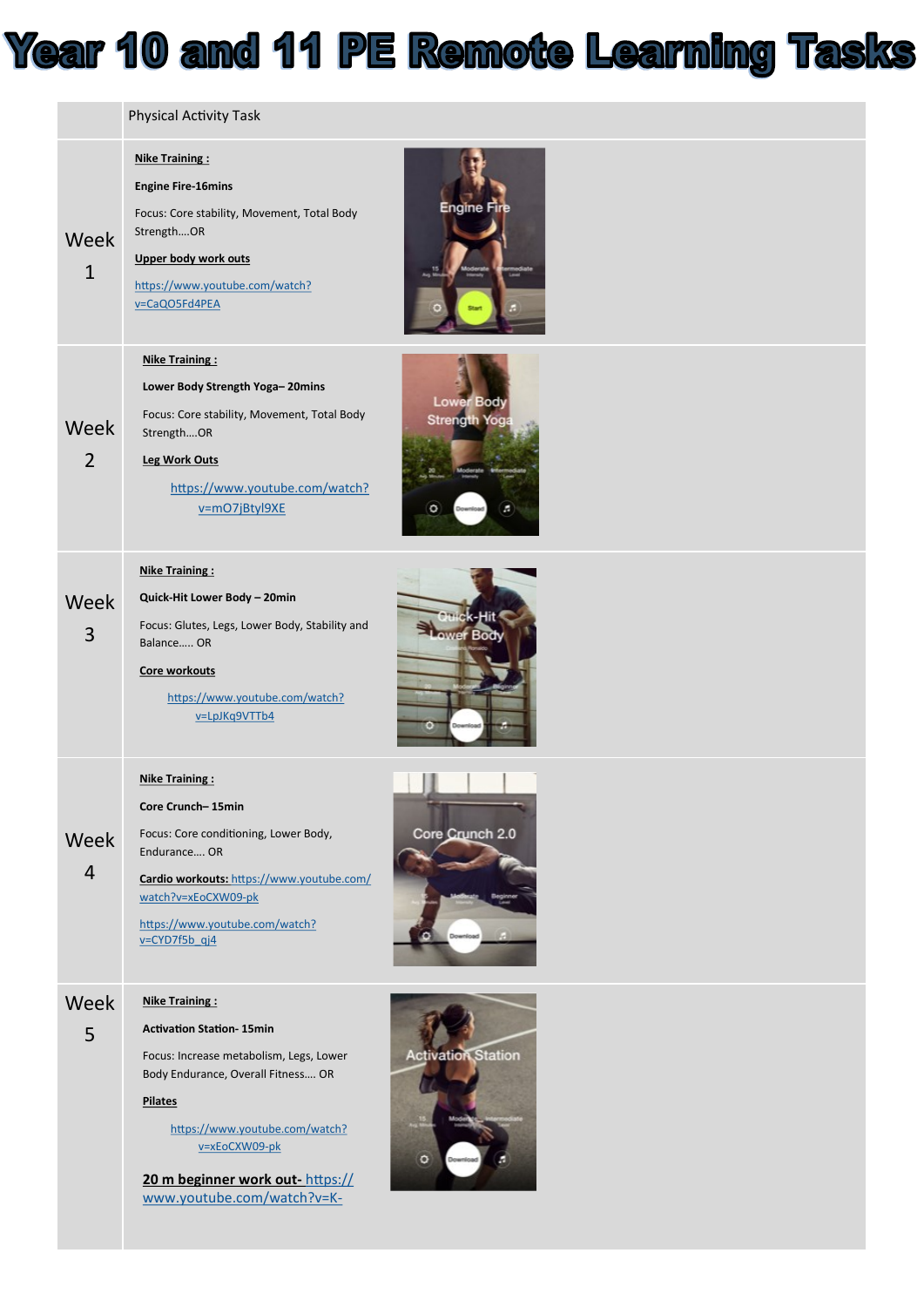|         | <b>Physical Activity Task</b>                                                                                                                                                                                                                                            |   |
|---------|--------------------------------------------------------------------------------------------------------------------------------------------------------------------------------------------------------------------------------------------------------------------------|---|
| Week 6  | <b>Nike Training:</b><br><b>Gravity Grinder-15mins</b><br><b>Gravity Grinder</b><br>Focus: Core stability, Movement, Total Body<br>StrengthOR<br><b>Playlist workouts</b><br>https://www.youtube.com/watch?<br>v=LpJKq9VTTb4&list=PLSCcAGyv98idtp<br>f9ieOEyWtpVXgnLxvZt |   |
| Week 7  | Nike Training:<br>Trunk and Branches-15mins<br><b>Trunk and</b><br><b>Branches</b><br>Focus: Full Body Strength, Increase Metabolism,<br>Shoulders, Upper Body Strength<br>20 m beginner work out-https://<br>www.youtube.com/watch?v=K-PpDkbcNGo                        |   |
| Week 8  | <b>Nike Training:</b><br>HIT Challenge-20 mins<br>Inallenge<br>Focus: Calorie Burn, Conditioning, Full Body<br>Endurance, Functional Strength, Overall Fitness<br><b>Pilates</b><br>https://www.youtube.com/watch?<br>v=xEoCXW09-pk                                      |   |
| Week 9  | <b>Nike Training:</b><br><b>Upper Body Core Blend</b><br><b>Upper Body</b><br>Focus: Core, Upper Body Strength OR<br><b>Core Blend</b><br>Leg Work Outs<br>https://www.youtube.com/watch?<br>v=mO7jBtyl9XE<br>o                                                          |   |
| Week 10 | <b>Nike Training:</b><br>Yoga Ready-18 mins<br>Focus: Active Recovery, Mobility, Movement<br>Quality, Running Recovery OR<br><b>Cardio workouts</b><br>https://www.youtube.com/watch?<br>۰<br>v=xEoCXW09-pk                                                              | ы |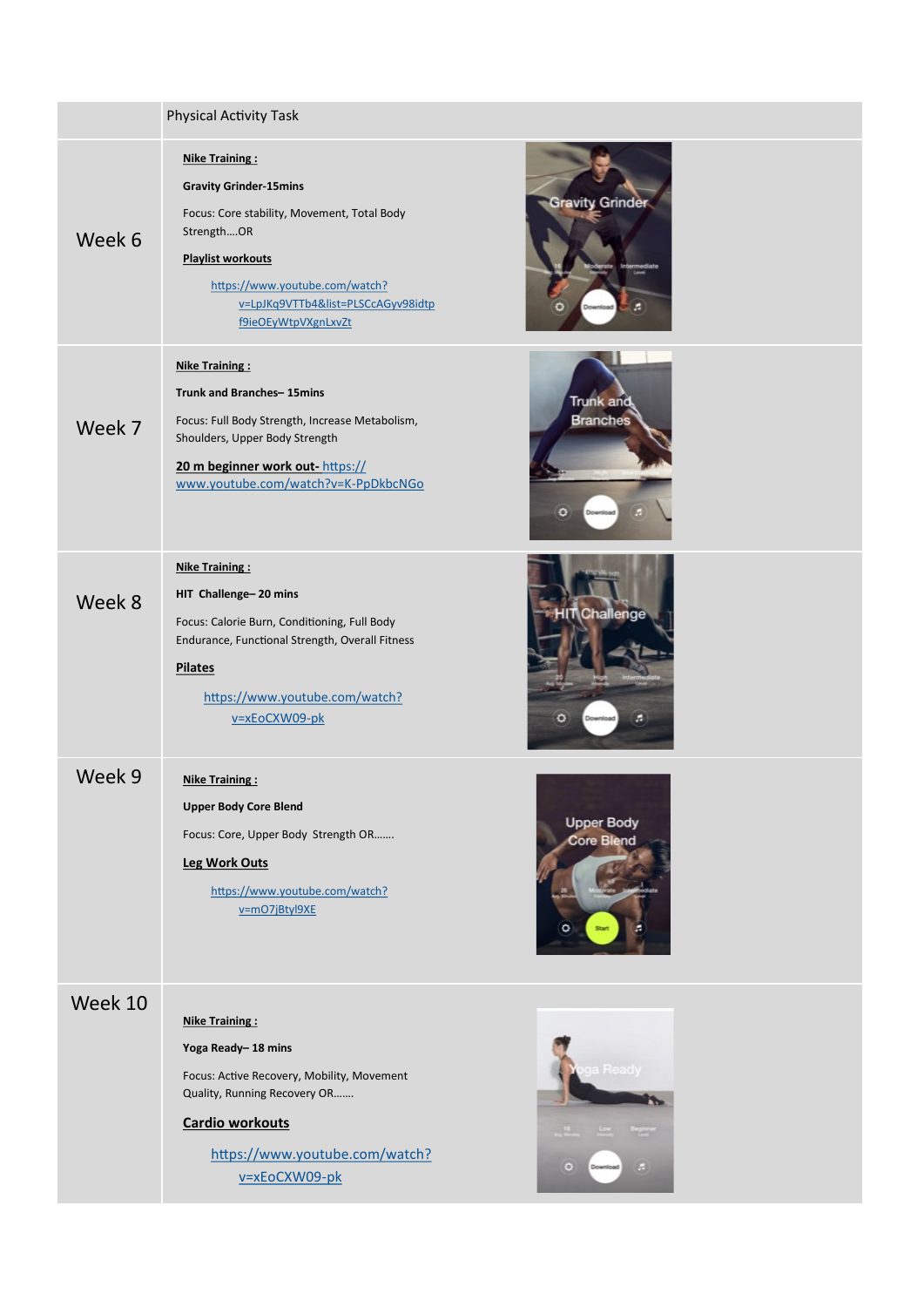|            | <b>Physical Activity Task</b>                                                                                                                                                                     |                 |
|------------|---------------------------------------------------------------------------------------------------------------------------------------------------------------------------------------------------|-----------------|
| Week 11    | Nike Training:<br>Go, Rest Repeat-30mins<br>Focus: Active recovery, Core Strength, Full Body<br>Endurance, Mobility OR<br>Upper body work outs<br>https://www.youtube.com/watch?<br>v=CaQO5Fd4PEA | Go, Rest, Repea |
| Week 12    | Nike Training:<br>Yoga Ready-18 mins<br>Focus: Active Recovery, Mobility, Movement<br>Quality, Running Recovery OR<br><b>Leg Work Outs</b><br>https://www.youtube.com/watch?<br>v=mO7jBtyl9XE     | œ               |
| Week<br>13 | Nike Training:<br><b>Brilliant Speed-15mins</b><br>Focus: Agility, Lower Body Endurance, Quickness,<br>Sport Performance<br>Core workouts<br>https://www.youtube.com/watch?<br>v=LpJKq9VTTb4      |                 |